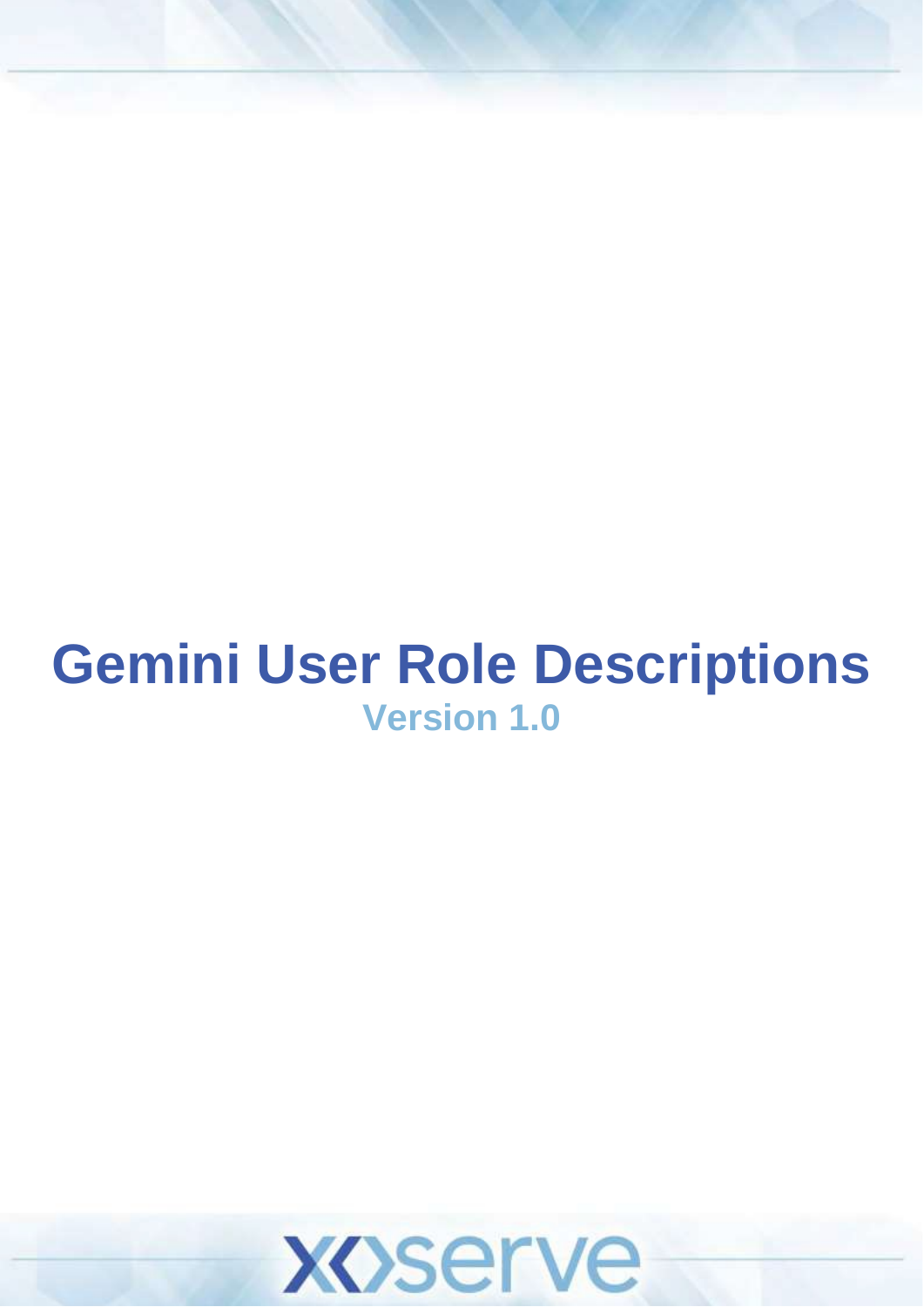### **Shipper Roles**

| <b>Role</b>     | <b>Description</b>                                                                   |  |  |  |
|-----------------|--------------------------------------------------------------------------------------|--|--|--|
|                 | Allows user to do the following:                                                     |  |  |  |
|                 | View Entitlement Data,                                                               |  |  |  |
|                 | Create Trades and Post Trades To Bulletin Board                                      |  |  |  |
|                 | Create Bids and View Bid Information,                                                |  |  |  |
|                 | View Constraint Management History,                                                  |  |  |  |
| <b>IGMS019</b>  | View Entry Capacity Publish reports,                                                 |  |  |  |
|                 | View Exit Capacity Booking & Deal Management,                                        |  |  |  |
|                 | Reports View Meters & relationship of the meter associated to them,                  |  |  |  |
|                 | Create Activities & Nominations,                                                     |  |  |  |
|                 | View BA Balances, System Balance, Line Pack Data and View                            |  |  |  |
|                 | Nomination Reports, View BA Total Energy Forecast & Shrinkage Factor,                |  |  |  |
|                 | Maintain OCM Renomination and Confirm Trade and view Trade Details,                  |  |  |  |
|                 | View Measurements for the meters which belongs to them,                              |  |  |  |
|                 | View Allocations & Shipper imbalances.                                               |  |  |  |
|                 | Allows user to do the following:                                                     |  |  |  |
|                 | View Trades and Post Trades To Bulletin Board,                                       |  |  |  |
|                 | View Entitlement Data,                                                               |  |  |  |
|                 | View Bids and View Bid Information,                                                  |  |  |  |
|                 | View Constraint Management History,                                                  |  |  |  |
|                 | View Bid information,                                                                |  |  |  |
|                 | View Entry Capacity Publish reports,                                                 |  |  |  |
| <b>IGMS020I</b> | View Deal Management reports,                                                        |  |  |  |
|                 | View Meters & relationship of the meter associated to them,                          |  |  |  |
|                 | Create Activities & Nominations, View BA Balances, System Balance, Line Pack Data    |  |  |  |
|                 | and View Nomination Reports.                                                         |  |  |  |
|                 | View BA Total Energy Forecast & Shrinkage Factor,                                    |  |  |  |
|                 | Maintain OCM Renomination and Confirm Trade and view Trade Details.                  |  |  |  |
|                 | View Measurements for the meters which belong to them.                               |  |  |  |
|                 | View Allocations & Shipper imbalances.                                               |  |  |  |
|                 | Allows user to do the following:                                                     |  |  |  |
|                 | View Trades and View Trades posted in Bulletin Board,                                |  |  |  |
|                 | View Entitlement Data,                                                               |  |  |  |
|                 | View Bid Information,                                                                |  |  |  |
|                 | View Constraint Management History,                                                  |  |  |  |
|                 | View Entry Capacity Publish & Deal Management reports,                               |  |  |  |
| <b>IGMS021</b>  | View Exit Capacity Booking & Deal Management reports,                                |  |  |  |
|                 | View Meters & relationship of the meter associated to them.                          |  |  |  |
|                 | View Activities & Nominations, View BA Balances, System Balance, Line Pack Data and  |  |  |  |
|                 | View Nomination Reports.<br>View BA Total Energy Forecast & Shrinkage Factor,        |  |  |  |
|                 | View OCM Renomination and view Trade Details, View Measurements for the meters which |  |  |  |
|                 | belong to them. View Allocations & Shipper imbalances.                               |  |  |  |
|                 |                                                                                      |  |  |  |
| <b>IGMS100</b>  | Read - Write access to all APIs available under Gemini                               |  |  |  |
|                 |                                                                                      |  |  |  |
|                 |                                                                                      |  |  |  |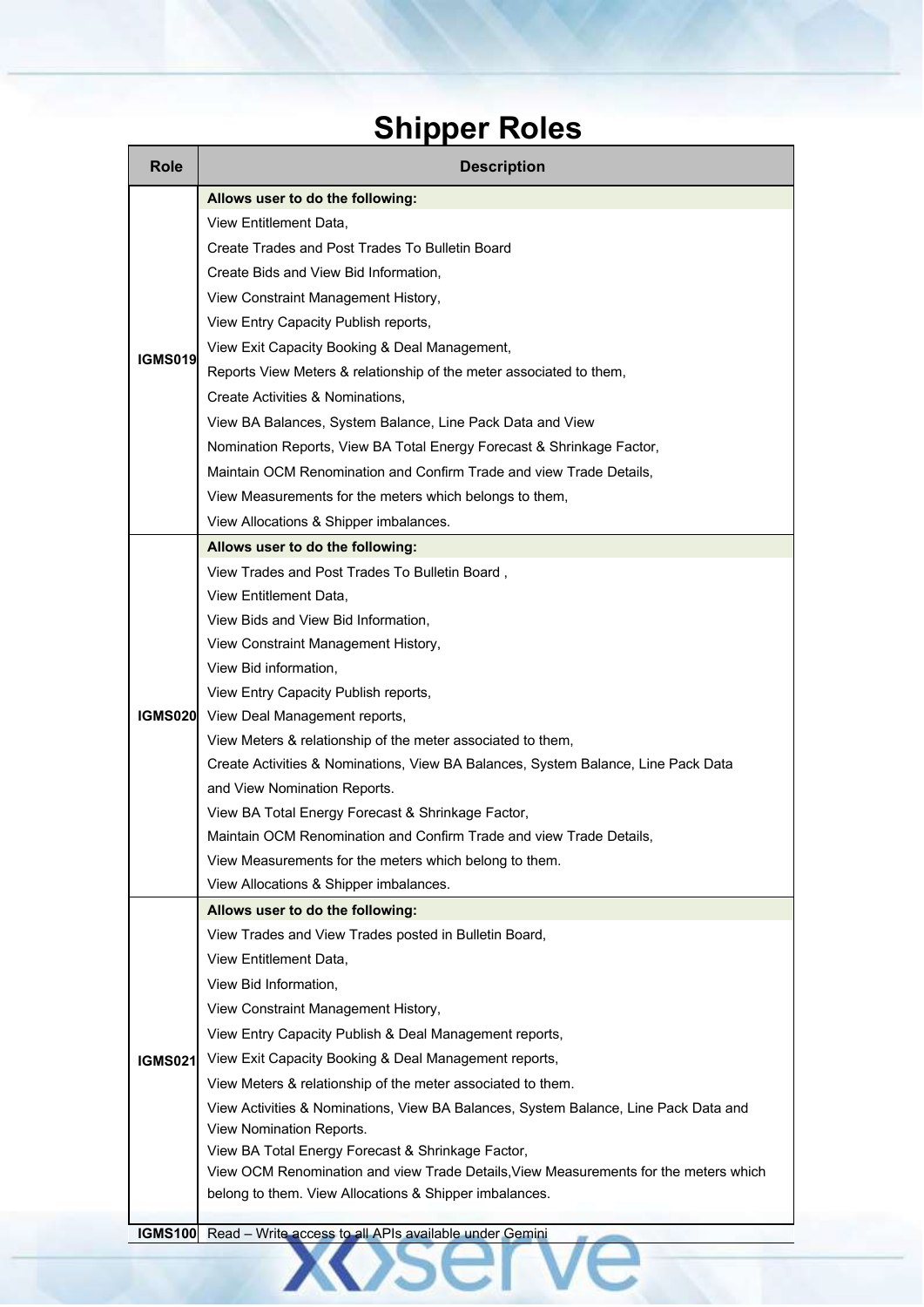#### **Shipper Roles**

| <b>Role</b>    | <b>Description</b>                                              |
|----------------|-----------------------------------------------------------------|
|                | Allows user to do the following:                                |
|                | View MNEPOR details                                             |
|                | View Off-peak Capacity Release data                             |
|                | View Daily Forecast Demand data                                 |
|                | View Meter Site Relationship data                               |
|                | View Product and Publish reports                                |
|                | View Current Overrun Prices                                     |
|                | Add, Modify & View Overrun User Agreement                       |
| Exit007        | Add and modify User Preferences                                 |
|                | Add & Modify & View - Capture Requests for all Mos              |
|                | Accept Ad hoc Offer                                             |
|                | Add, View, publish and Accept Assignment                        |
|                | Add, View and Setup OFR User Preferences                        |
|                | Add, View Capture Offer details                                 |
|                | Add, modify, withdraw and accept and confirm Transfer           |
|                | Add, query. Modify, register , confirm trade details            |
|                | View location, metersite relationship data and generate reports |
|                | Allows user to do the following:                                |
|                | View location, metersite relationship data and generate         |
|                | reports View MNEPOR reports                                     |
|                | View unapproved overrun user agreement data and view            |
|                | reports View Off-peak Capacity Release data and generate        |
| Exit009        | reports View User Preferences                                   |
|                | View Auction Request Information                                |
|                | <b>Cancel View Capacity Profile</b>                             |
|                | View Ad hoc Offer - Confirmation                                |
|                | View Product and Publish reports                                |
|                | <b>View Overrun Prices</b>                                      |
|                | View Surrender Request Details                                  |
| <b>Exit100</b> | Allows user to do the following:                                |
|                | Read - Write access to all APIs available under Gemini Exit     |

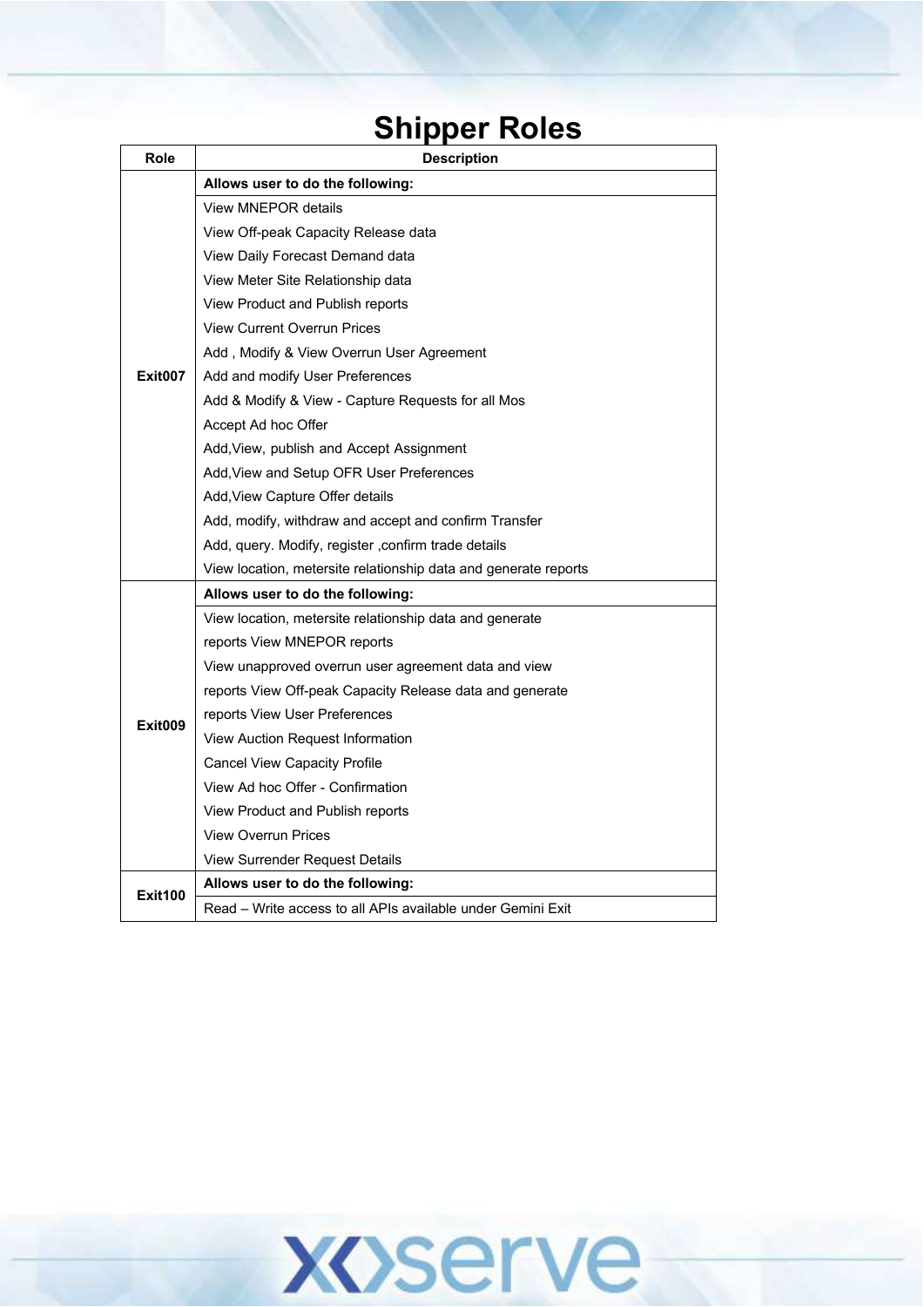#### **DN Roles**

| Role            | <b>Description</b>                                                                              |
|-----------------|-------------------------------------------------------------------------------------------------|
|                 | Allows user to do the following:                                                                |
|                 | <b>View MNEPOR details</b>                                                                      |
|                 | View Off-peak Capacity Release data                                                             |
|                 | View Daily Forecast Demand data                                                                 |
|                 | View Meter Site Relationship data                                                               |
|                 | View Product and Publish reports                                                                |
|                 | <b>View Current Overrun Prices</b>                                                              |
|                 | Add, Modify & View Overrun User Agreement                                                       |
|                 | Add and modify User Preferences                                                                 |
|                 | Add & Modify & View - Capture Requests for all Mos                                              |
| <b>EXIT008</b>  | Accept Ad hoc Offer                                                                             |
|                 | Add, View publish and Accept Assignment                                                         |
|                 | Add, View Capture Offer details                                                                 |
|                 | Add, modify, withdraw and accept and confirm Transfer                                           |
|                 | Add, query. Modify, register, confirm trade details                                             |
|                 | View location, metersite relationship data and generate                                         |
|                 | reports View, Modify, withdraw, save Setup OFR User                                             |
|                 | Preferences View OCS and OPS Request and view report                                            |
|                 | View, add, save, accept, withdraw DNO Flow Swap                                                 |
|                 | reject or accept Ad hoc Offer - Confirmation                                                    |
|                 | Allows user to do the following:                                                                |
|                 | <b>View MNEPOR details</b>                                                                      |
|                 | View Off-peak Capacity Release data                                                             |
|                 | View Daily Forecast Demand data                                                                 |
|                 | View Meter Site Relationship data                                                               |
|                 | View Product and Publish reports                                                                |
|                 | <b>View Current Overrun Prices</b>                                                              |
|                 | Add, Modify & View Overrun User Agreement                                                       |
|                 | Add and modify User Preferences                                                                 |
| <b>EXIT010</b>  | Add & Modify & View - Capture Requests for all Mos                                              |
|                 | Accept Ad hoc Offer                                                                             |
|                 | Add, View, publish and Accept Assignment                                                        |
|                 | Add, View Capture Offer details                                                                 |
|                 | Add, modify, withdraw and accept and confirm Transfer                                           |
|                 | Add, query. Modify, register, confirm trade details                                             |
|                 | View location, metersite relationship data and generate                                         |
|                 | reports View OFR User Preferences                                                               |
|                 | View OCS and OPS Request and view report                                                        |
|                 | View, add, save, accept, withdraw DNO Flow Swap<br>reject or accept Ad hoc Offer - Confirmation |
|                 | Allows user to do the following:                                                                |
| <b>EXIT 101</b> |                                                                                                 |
|                 | Read - Write access to all APIs available under Gemini Exit                                     |

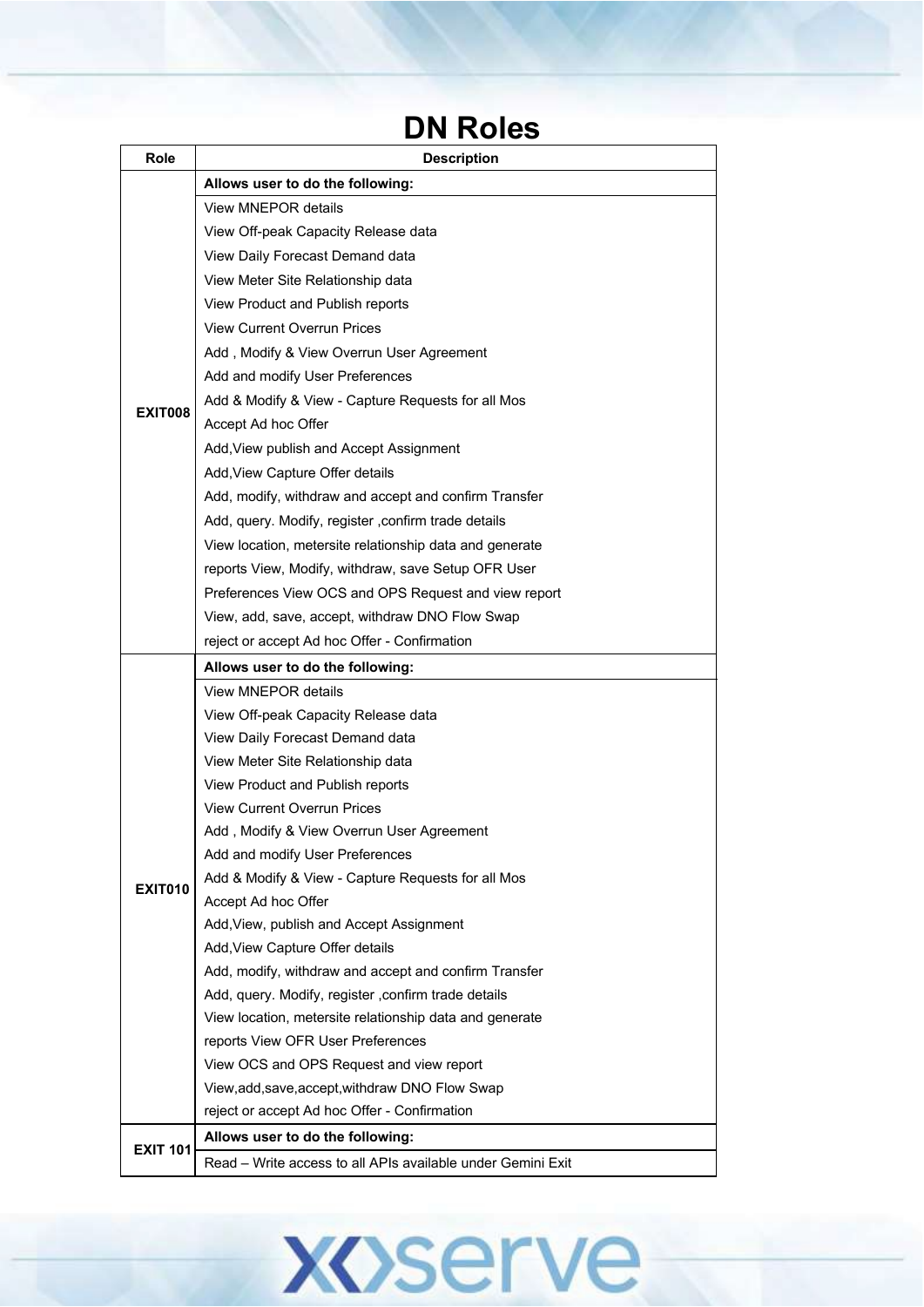#### **Agent Roles**

| <b>Role</b>    | <b>Description</b>                                                              |
|----------------|---------------------------------------------------------------------------------|
|                | Allows the user to do the following:                                            |
|                | View Net Capacity Report,                                                       |
|                | View Meters & their Relationships for the meters related to them. View          |
| <b>IGMS024</b> | Unique Sites which belong to them.                                              |
|                | View Meter Energy & Unique Site energy for the one associated to them.          |
|                | View Pre/Post Closeout Claims and modify those which are associated to<br>them. |
| <b>IGMS102</b> | Allocation Agent API Role                                                       |
| <b>EXIT013</b> | View Entitlement data and generate reports                                      |
| <b>EXIT102</b> | View API Entitlement data                                                       |